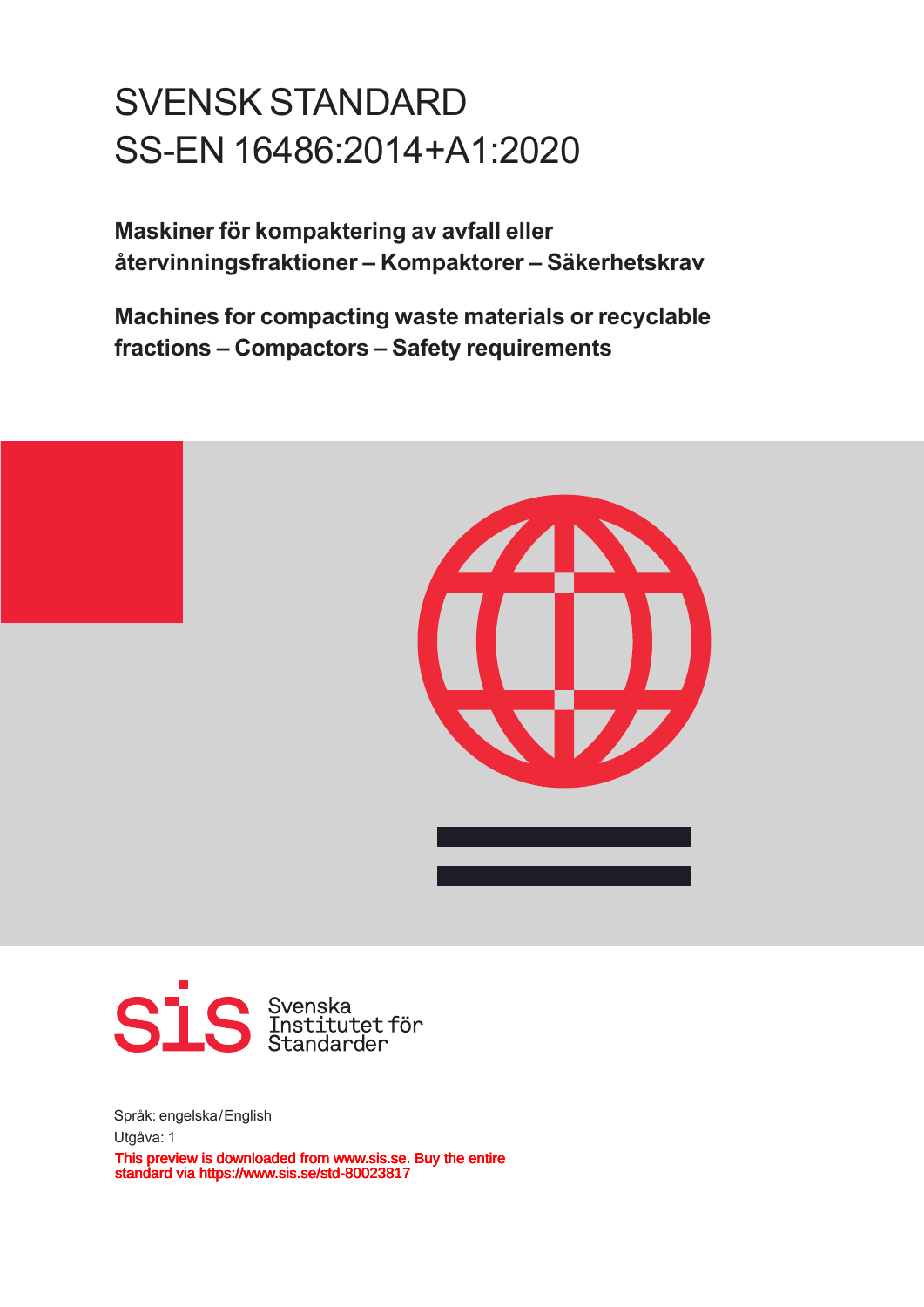

Den här standarden kan hjälpa dig att effektivisera och kvalitetssäkra ditt arbete. SIS har fler tjänster att erbjuda dig för att underlätta tillämpningen av standarder i din verksamhet.

#### **SIS Abonnemang**

Snabb och enkel åtkomst till gällande standard med SIS Abonnemang, en prenumerationstjänst genom vilken din organisation får tillgång till all världens standarder, senaste uppdateringarna och där hela din organisation kan ta del av innehållet i prenumerationen.

#### **Utbildning, event och publikationer**

Vi erbjuder även utbildningar, rådgivning och event kring våra mest sålda standarder och frågor kopplade till utveckling av standarder. Vi ger också ut handböcker som underlättar ditt arbete med att använda en specifik standard.

#### **Vill du delta i ett standardiseringsprojekt?**

Genom att delta som expert i någon av SIS 300 tekniska kommittéer inom CEN (europeisk standardisering) och / eller ISO (internationell standardisering) har du möjlighet att påverka standardiseringsarbetet i frågor som är viktiga för din organisation. Välkommen att kontakta SIS för att få veta mer!

#### **Kontakt**

Skriv till [kundservice@sis.se](mailto:kundservice%40sis.se?subject=kontakt), besök [sis.se](https://www.sis.se) eller ring 08 - 555 523 10

**© Copyright / Upphovsrätten till denna produkt tillhör Svenska institutet för standarder, Stockholm, Sverige. Upphovsrätten och användningen av denna produkt regleras i slutanvändarlicensen som återfinns på [sis.se / slutanvandarlicens](https://www.sis.se/slutanvandarlicens) och som du automatiskt blir bunden av när du använder produkten. För ordlista och förkortningar se sis.se[/ ordlista](https://www.sis.se/ordlista).**

© Copyright Svenska institutet för standarder, Stockholm, Sweden. All rights reserved. The copyright and use of this product is governed by the end-user licence agreement which you automatically will be bound to when using the product. You will find the licence at sis.se/enduserlicenseagreement.

Upplysningar om sakinnehållet i standarden lämnas av Svenska institutet för standarder, telefon 08 - 555 520 00. Standarder kan beställas hos SIS som även lämnar allmänna upplysningar om svensk och utländsk standard.

Standarden är framtagen av kommittén för Utrustning för avfallshantering, SIS / TK 252.

Har du synpunkter på innehållet i den här standarden, vill du delta i ett kommande revideringsarbete eller vara med och ta fram andra standarder inom området? Gå in på [www.sis.se](https://www.sis.se) - där hittar du mer information.

Fastställd: 2020-08-27 ICS: 13.030.40;14.330;43.160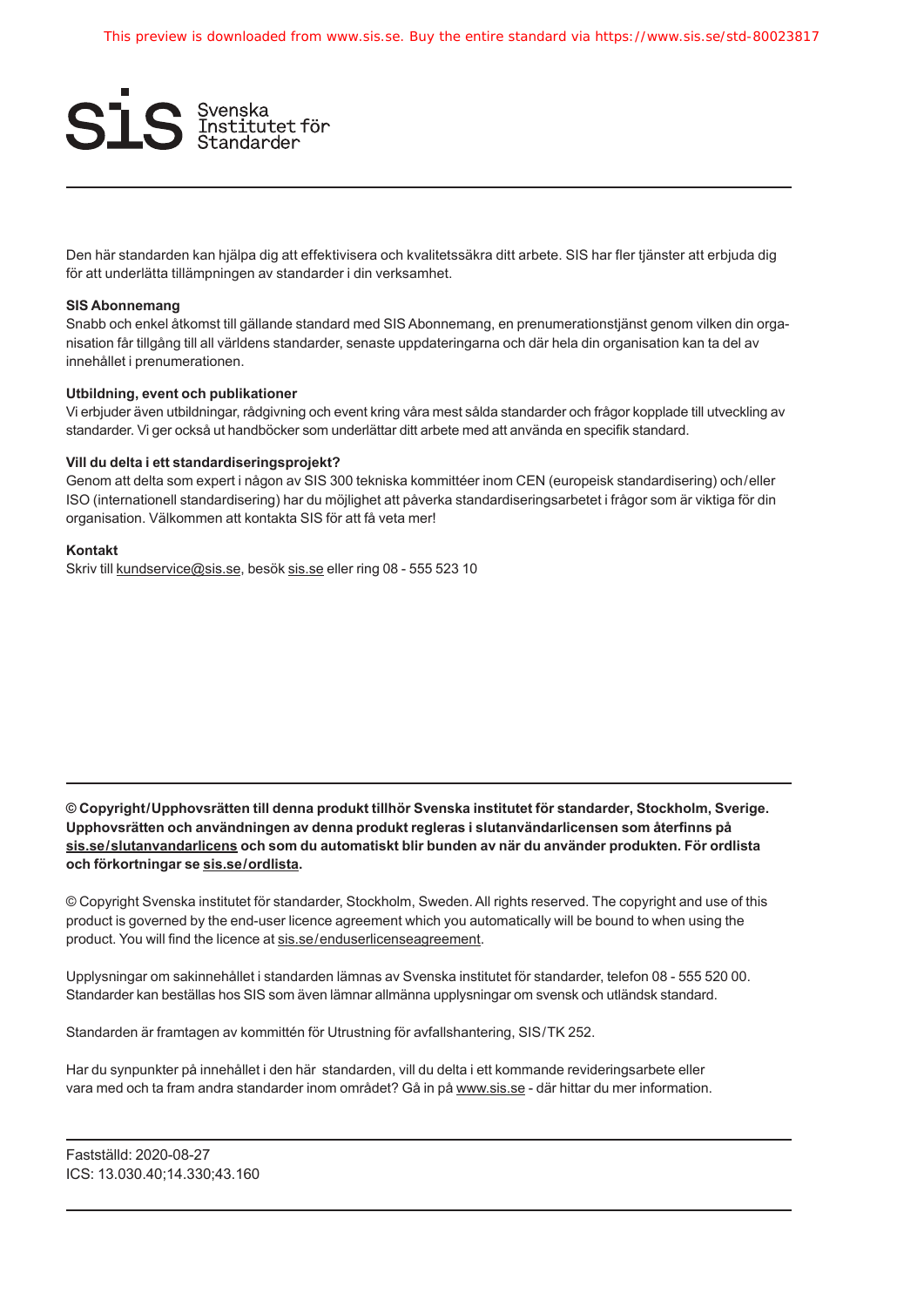This preview is downloaded from www.sis.se. Buy the entire standard via https://www.sis.se/std-80023817



Europastandarden EN 16486:2014+A1:2020 gäller som svensk standard. Detta dokument innehåller den officiella engelska versionen av EN 16486:2014+A1:2020.

Denna standard ersätter SS-EN 16486:2014, utgåva 1.

The European Standard EN 16486:2014+A1:2020 has the status of a Swedish Standard. This document contains the official version of EN 16486:2014+A1:2020.

This standard supersedes the SS-EN 16486:2014, edition 1.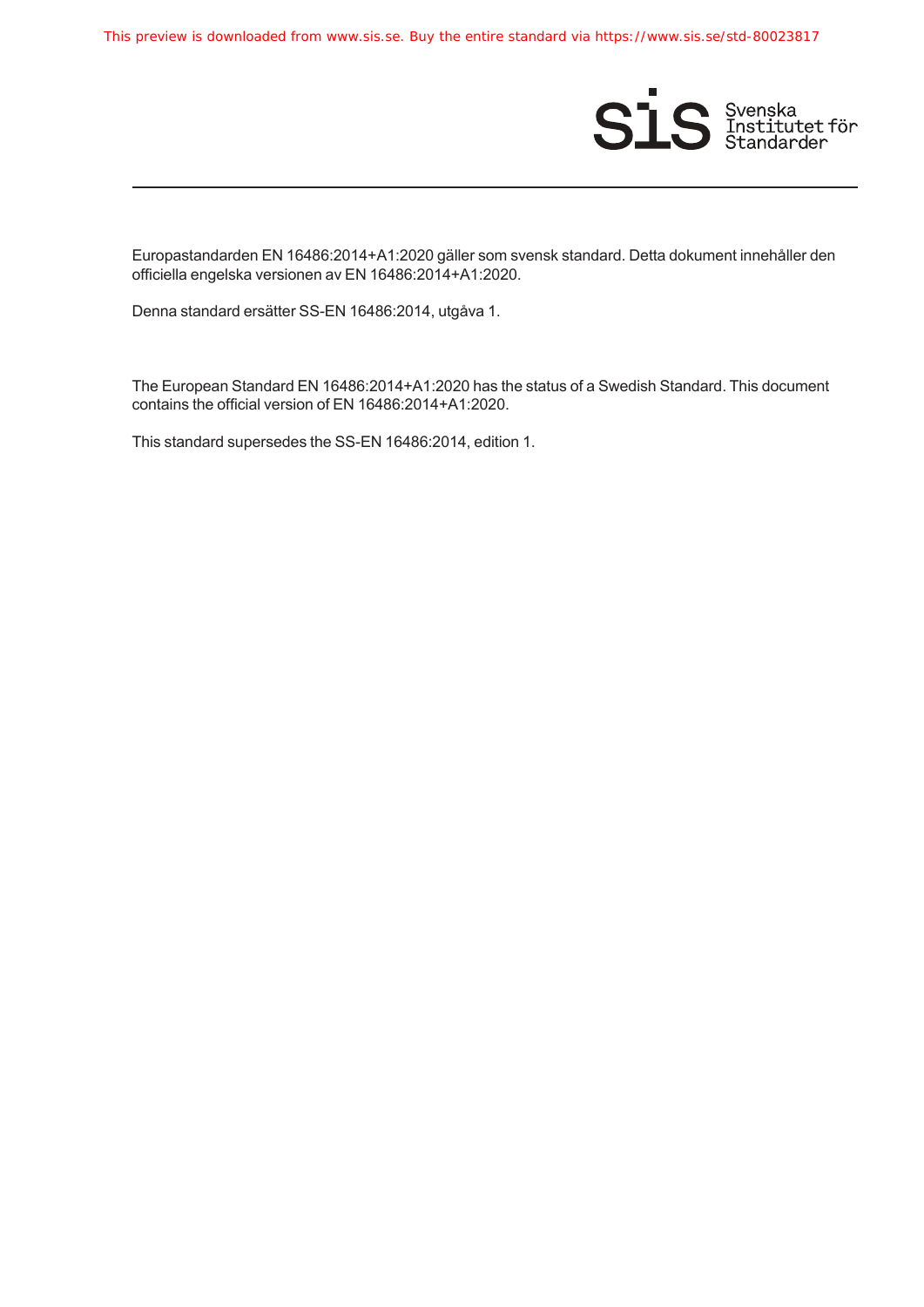This preview is downloaded from www.sis.se. Buy the entire standard via https://www.sis.se/std-80023817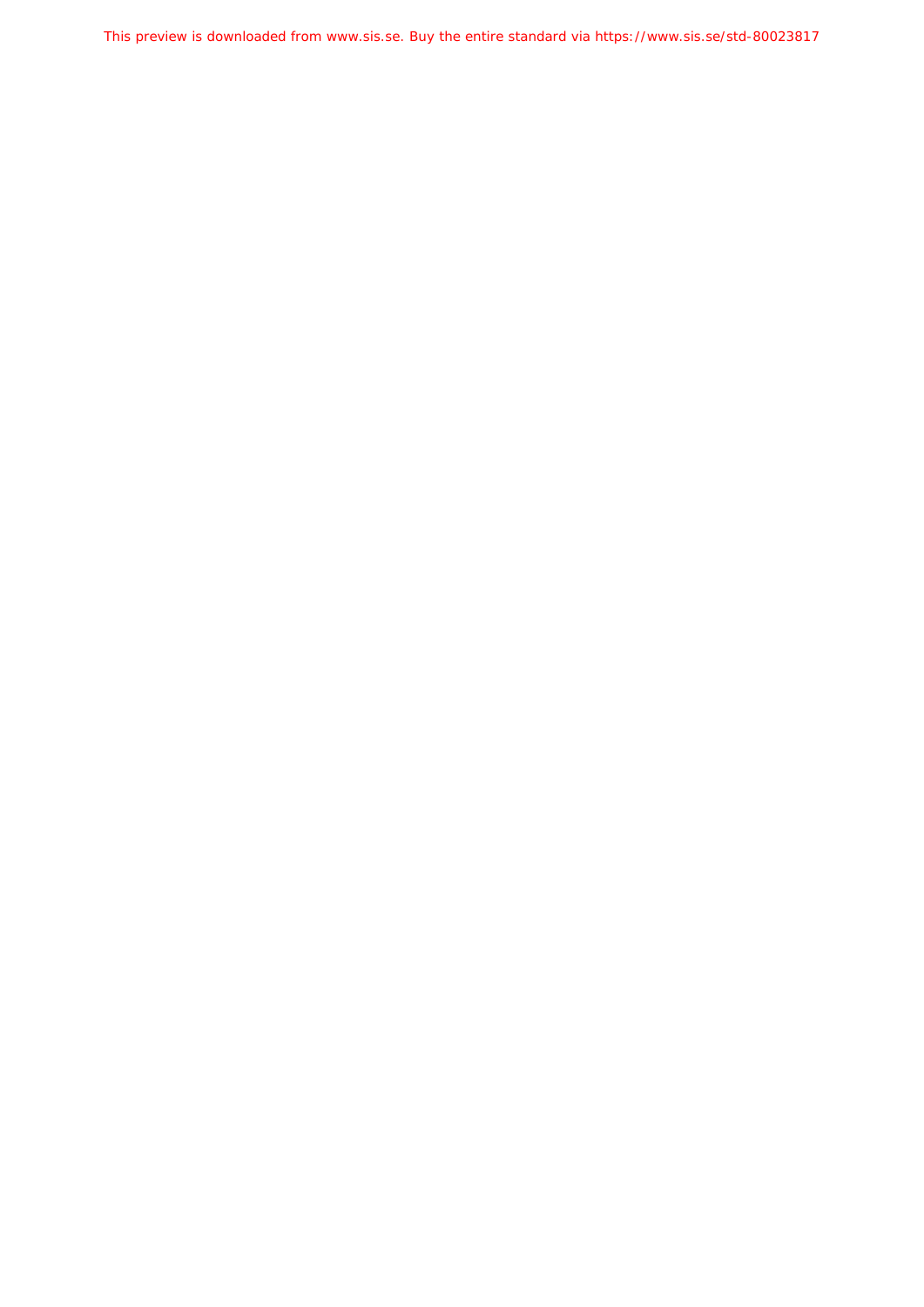# EUROPEAN STANDARD NORME EUROPÉENNE EUROPÄISCHE NORM

# **EN 16486:2014+A1**

August 2020

ICS 43.160 Supersedes EN 16486:2014

English Version

# Machines for compacting waste materials or recyclable fractions - Compactors - Safety requirements

Machines de compactage pour déchets ou matières recyclables - Compacteurs - Prescriptions de sécurité  Maschinen zum Verdichten von Abfällen oder recyclebaren Materialien - Verdichter - Sicherheitsanforderungen

This European Standard was approved by CEN on 28 May 2014 and includes Amendment 1 approved by CEN on 7 March 2020.

CEN members are bound to comply with the CEN/CENELEC Internal Regulations which stipulate the conditions for giving this European Standard the status of a national standard without any alteration. Up-to-date lists and bibliographical references concerning such national standards may be obtained on application to the CEN-CENELEC Management Centre or to any CEN member.

This European Standard exists in three official versions (English, French, German). A version in any other language made by translation under the responsibility of a CEN member into its own language and notified to the CEN-CENELEC Management Centre has the same status as the official versions.

CEN members are the national standards bodies of Austria, Belgium, Bulgaria, Croatia, Cyprus, Czech Republic, Denmark, Estonia, Finland, France, Germany, Greece, Hungary, Iceland, Ireland, Italy, Latvia, Lithuania, Luxembourg, Malta, Netherlands, Norway, Poland, Portugal, Republic of North Macedonia, Romania, Serbia, Slovakia, Slovenia, Spain, Sweden, Switzerland, Turkey and United Kingdom.



EUROPEAN COMMITTEE FOR STANDARDIZATION COMITÉ EUROPÉEN DE NORMALISATION EUROPÄISCHES KOMITEE FÜR NORMUNG

**CEN-CENELEC Management Centre: Rue de la Science 23, B-1040 Brussels** 

© 2020 CEN All rights of exploitation in any form and by any means reserved worldwide for CEN national Members.

Ref. No. EN 16486:2014+A1:2020 E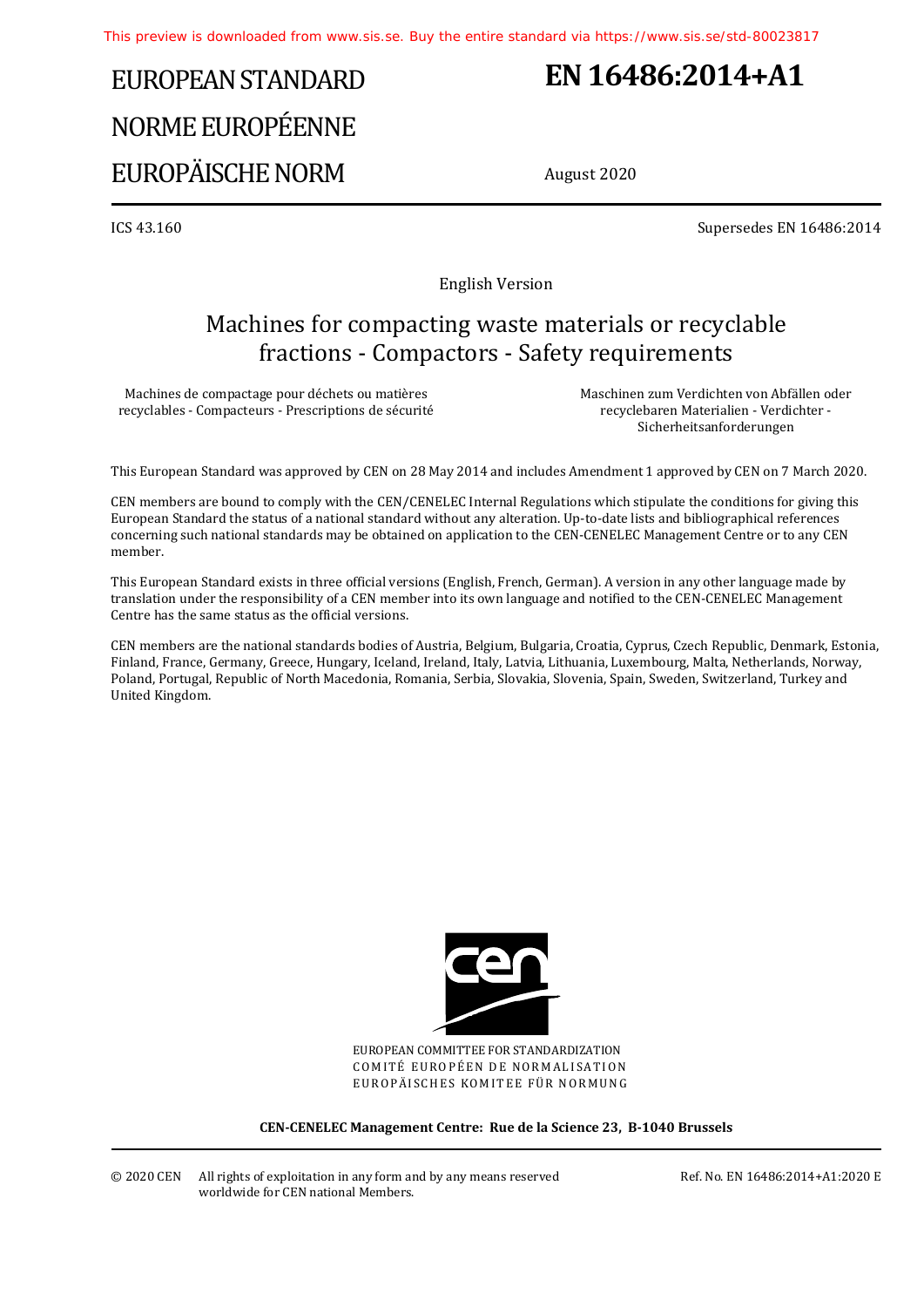# **Contents**

## Page

| 1            |                                                                                |  |
|--------------|--------------------------------------------------------------------------------|--|
| $\mathbf{2}$ |                                                                                |  |
| 3            |                                                                                |  |
| 4            |                                                                                |  |
| 5            |                                                                                |  |
| 5.1          |                                                                                |  |
| 5.1.1        |                                                                                |  |
| 5.1.2        |                                                                                |  |
| 5.1.3        |                                                                                |  |
| 5.1.4        |                                                                                |  |
| 5.1.5        |                                                                                |  |
| 5.1.6        |                                                                                |  |
| 5.1.7        |                                                                                |  |
| 5.1.8        |                                                                                |  |
| 5.1.9        |                                                                                |  |
| 5.2          |                                                                                |  |
| 5.2.1        |                                                                                |  |
| 5.2.2        |                                                                                |  |
| 5.2.3        |                                                                                |  |
| 5.2.4        |                                                                                |  |
| 5.3          |                                                                                |  |
| 5.4          |                                                                                |  |
| 5.5          |                                                                                |  |
| 5.6          |                                                                                |  |
| 5.6.1        |                                                                                |  |
| 5.6.2        |                                                                                |  |
| 5.6.3        |                                                                                |  |
|              |                                                                                |  |
| 5.7          | Hazards due to neglecting ergonomic principles in the design of the machine 31 |  |
| 6            |                                                                                |  |
| 7            |                                                                                |  |
| 7.1          |                                                                                |  |
| 7.2          |                                                                                |  |
| 7.2.1        |                                                                                |  |
| 7.2.2        |                                                                                |  |
| 7.2.3        |                                                                                |  |
| 7.2.4        |                                                                                |  |
| 7.2.5        |                                                                                |  |
| 7.2.6        |                                                                                |  |
| 7.2.7        |                                                                                |  |
| 7.2.8        |                                                                                |  |
| 7.2.9        | Information relating to connections between the compactor, container and any   |  |
|              |                                                                                |  |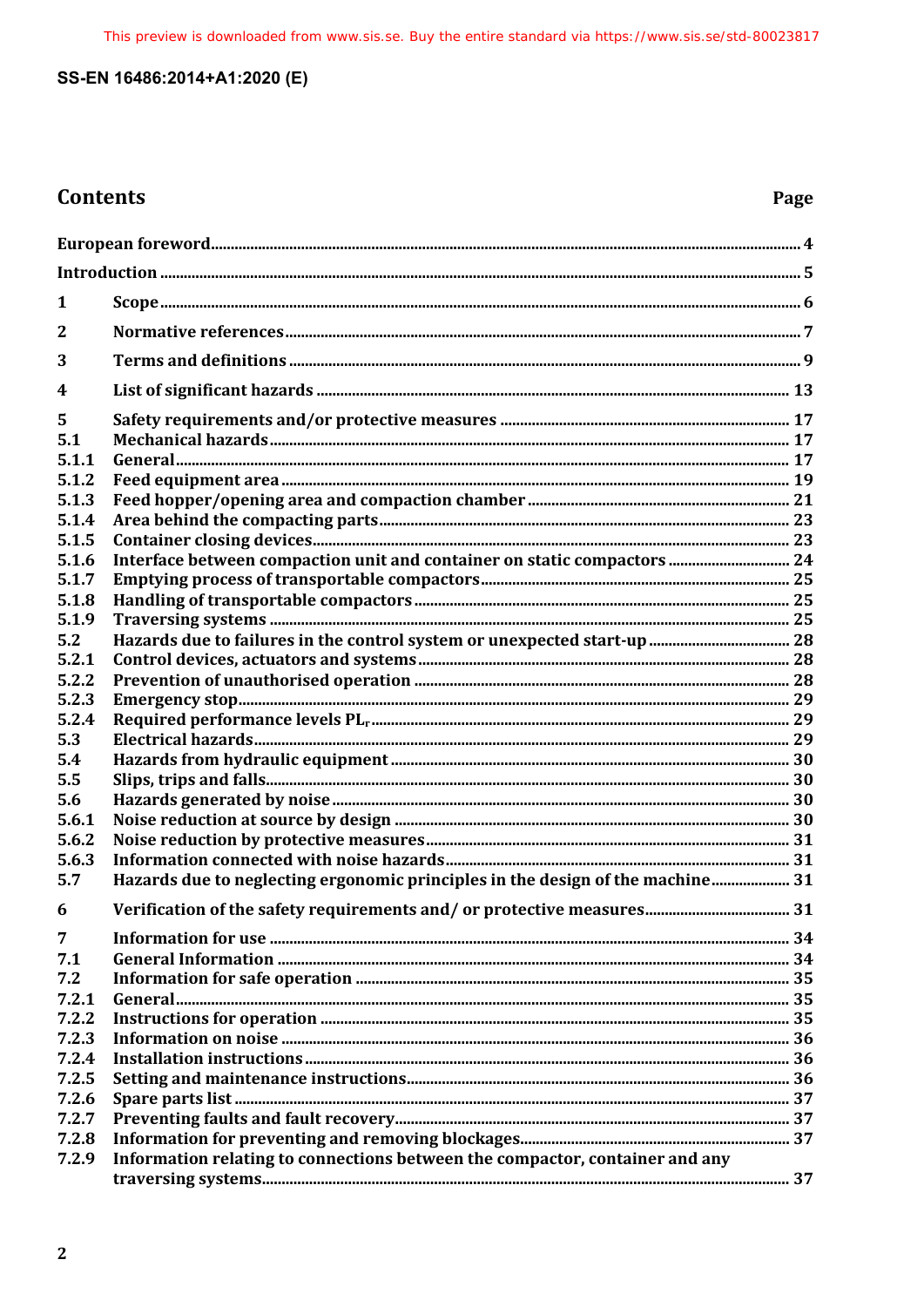| 7.3   |                                                                                      |  |
|-------|--------------------------------------------------------------------------------------|--|
| 7.3.1 |                                                                                      |  |
| 7.3.2 |                                                                                      |  |
|       |                                                                                      |  |
| A.1   |                                                                                      |  |
| A.2   | Determination of emission sound pressure level at the work station(s)  41            |  |
| A.2.1 |                                                                                      |  |
| A.2.2 |                                                                                      |  |
| A.3   |                                                                                      |  |
| A.3.1 |                                                                                      |  |
| A.3.2 |                                                                                      |  |
| A.4   |                                                                                      |  |
| A.5   |                                                                                      |  |
| A.6   |                                                                                      |  |
| A.6.1 |                                                                                      |  |
| A.6.2 |                                                                                      |  |
| A.6.3 |                                                                                      |  |
| A.6.4 |                                                                                      |  |
| A.6.5 |                                                                                      |  |
| A.7   |                                                                                      |  |
|       | Annex B (informative) Preliminary dialogue between manufacturer and user 45          |  |
|       | Annex ZA (informative) Relationship between this European Standard and the essential |  |
|       | requirements of Directive 2006/42/EC machinery, and amending Directive               |  |
|       |                                                                                      |  |
|       |                                                                                      |  |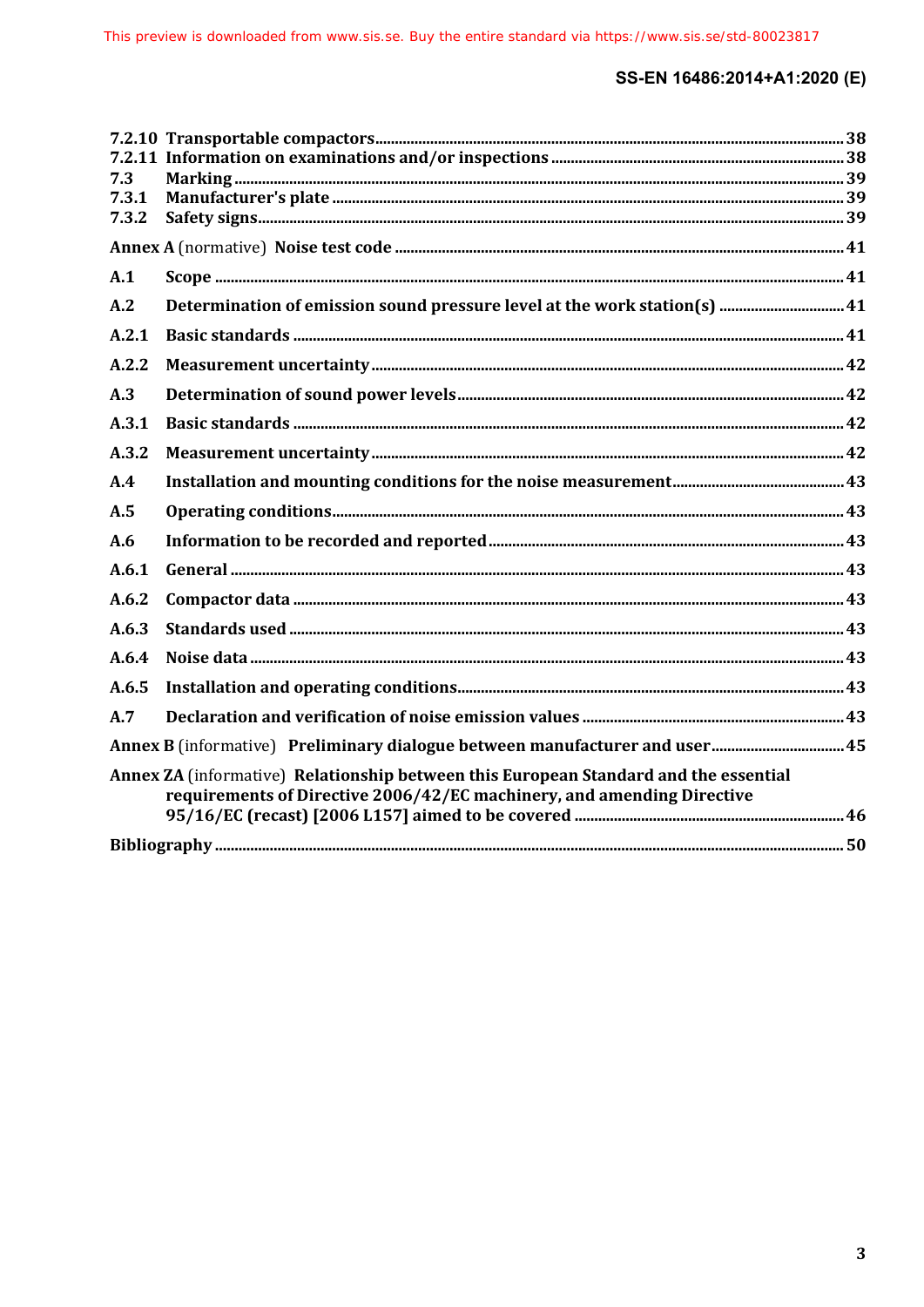# **European foreword**

This document (EN 16486:2014+A1:2020) has been prepared by Technical Committee CEN/TC 397 "Project Committee - Baling presses - Safety requirements", the secretariat of which is held by DIN.

This European Standard shall be given the status of a national standard, either by publication of an identical text or by endorsement, at the latest by November 2020 and conflicting national standards shall be withdrawn at the latest by November 2020.

Attention is drawn to the possibility that some of the elements of this document may be the subject of patent rights. CEN shall not be held responsible for identifying any or all such patent rights.

This document supersedes  $A_1$  EN 16486:2014  $A_1$ .

This document includes Amendment 1 approved by CEN on 3 March 2020.

The start and finish of text introduced or altered by amendment is indicated in the text by tags  $\mathbb{A}_1$ .

This document has been prepared under a mandate given to CEN by the European Commission and the European Free Trade Association, and supports essential requirements of EU Directive.

For relationship with EU Directive, see informative Annex ZA, which is an integral part of this document.

According to the CEN-CENELEC Internal Regulations, the national standards organisations of the following countries are bound to implement this European Standard: Austria, Belgium, Bulgaria, Croatia, Cyprus, Czech Republic, Denmark, Estonia, Finland, France, Germany, Greece, Hungary, Iceland, Ireland, Italy, Latvia, Lithuania, Luxembourg, Malta, Netherlands, Norway, Poland, Portugal, Republic of North Macedonia, Romania, Serbia, Slovakia, Slovenia, Spain, Sweden, Switzerland, Turkey and the United Kingdom.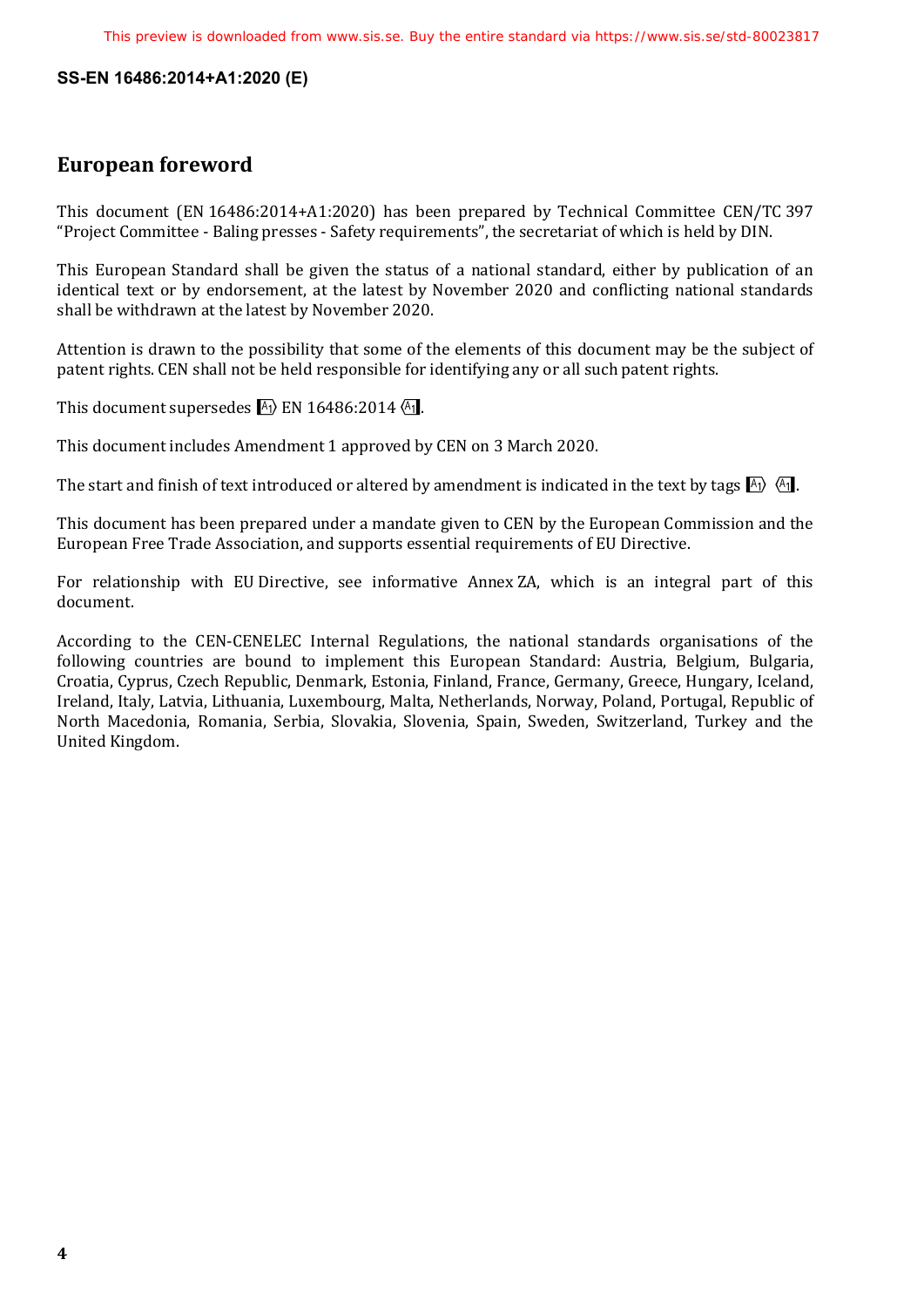## **Introduction**

This European Standard is a type C standard as stated in EN ISO 12100:2010.

The machinery concerned and the extent to which hazards, hazardous situations and hazardous events are covered are indicated in the scope of this document.

When provisions of this type C standard are different from those which are stated in type A or B standards, the provisions of this type C standard take precedence over the provisions of the other standards for machines that have been designed and built in accordance with the provisions of this type C standard.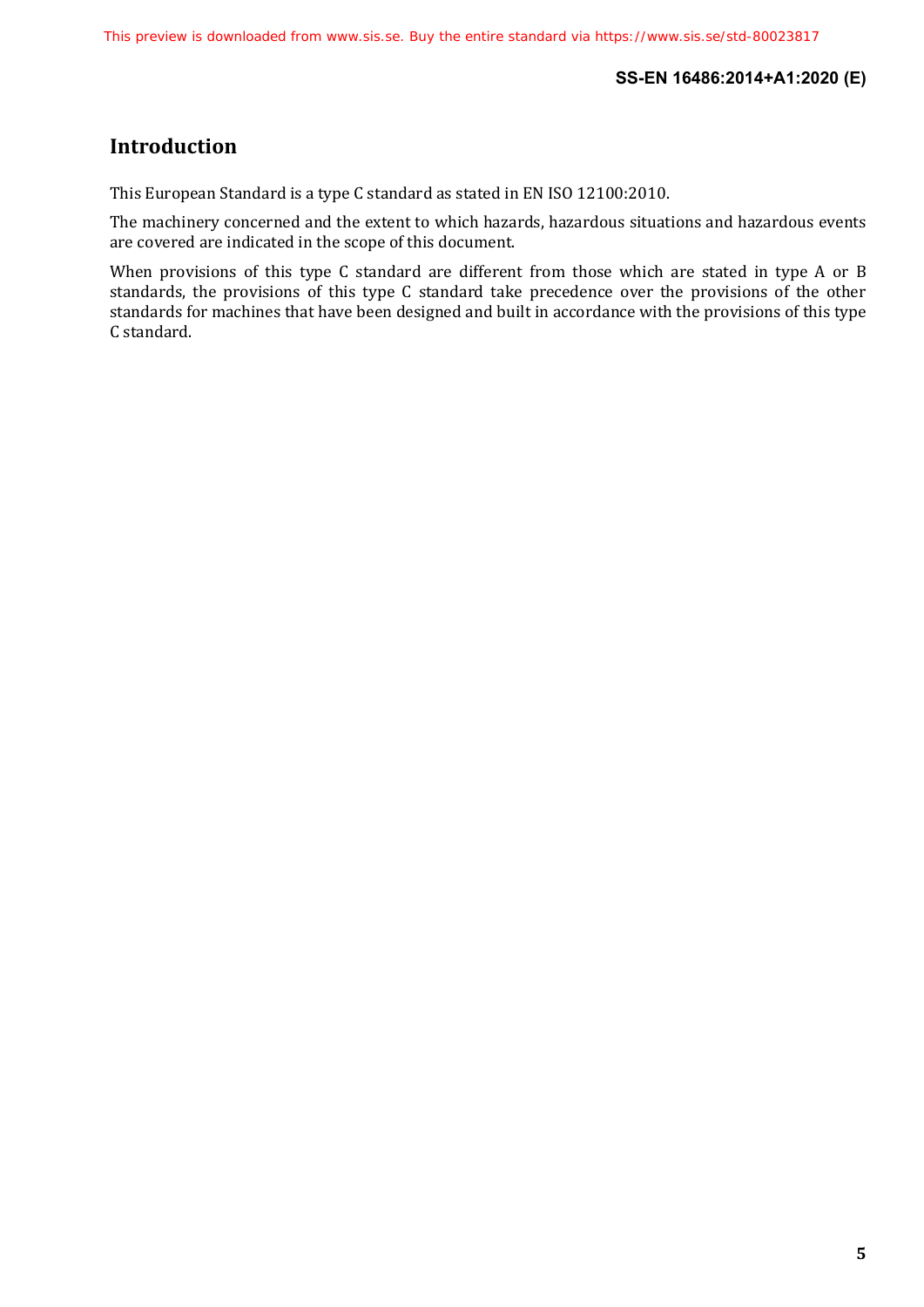### **1 Scope**

This European Standard specifies the safety requirements for the design, manufacture and information for the safe use of compactors that compact waste material or recyclable fractions (e. g. paper, plastics, textiles, cans, cardboard, mixed waste), hereafter referred to as materials.

This European Standard applies to:

- compactors using a horizontally moving screw, pendulum or plate as compacting part and where the materials move horizontally; and
- compactors that are mechanically fed and/or fed by hand.

These compactors can be:

- static compactors;
- transportable compactors;
- traversing systems.

The scope includes:

- any integral mechanical feed equipment (e.g. bin lift);
- feed hoppers/openings;
- any integral pre-conditioning equipment in the hopper (e.g. perforators, pre-crushing devices and shredders);
- any integral material flow control equipment;
- the interface between the compactor and any feed equipment (except those excluded from the scope).

The scope of this European Standard does not cover:

- compactors that are covered by EN 1501 (all parts);
- underground compactors, however if these compactors can be used above ground this standard applies;
- compactors using thermal technologies for compaction;
- vacuum compactors;
- compactors where materials are compacted vertically;
- containers for static compactors, however the interface between the compaction unit and the container is included;
- bins in which materials are collected for feeding into the compactor;
- any up-stream pre-treatment equipment that is not integral to the machine and is used to treat the materials before they are fed into the feed opening of the compactor;